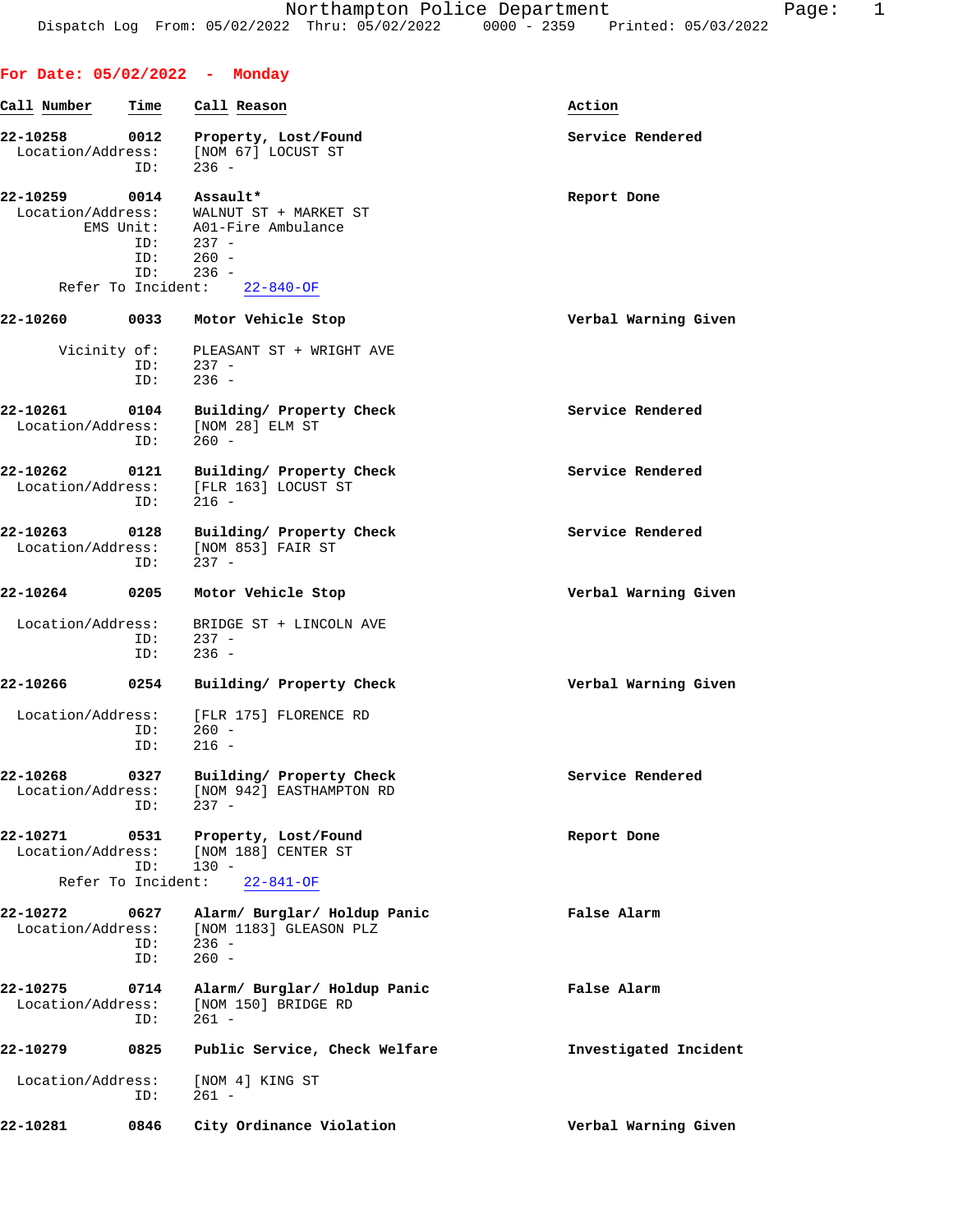|                               |                                   | Northampton Police Department<br>Dispatch Log From: 05/02/2022 Thru: 05/02/2022 0000 - 2359 Printed: 05/03/2022 | 2<br>Page:                    |
|-------------------------------|-----------------------------------|-----------------------------------------------------------------------------------------------------------------|-------------------------------|
| Location/Address:             | ID:                               | [NOM 1723] MERRICK LN + BIKE PATH<br>$230 -$                                                                    |                               |
| 22-10284                      | 0856                              | Motor Vehicle Stop                                                                                              | Investigated Incident         |
|                               | Vicinity of:<br>ID:               | MAIN ST + GOTHIC ST<br>189 -                                                                                    |                               |
| 22-10285                      | 0928                              | Trespassing/ Unwanted Guest                                                                                     | Verbal Warning Given          |
| Location/Address:             | ID:                               | [NOM 2223] CRAFTS AVE<br>$230 -$                                                                                |                               |
| 22-10286                      | 0935                              | Parking Violation                                                                                               | Cite/ Warning Issued/ Traffic |
| Location/Address:             | ID:<br>ID:<br>ID:                 | DRYADS GREEN ST<br>$126 -$<br>$201 -$<br>$260 -$                                                                |                               |
| 22-10287                      | 0947                              | City Ordinance Violation                                                                                        | Arrest Male 18yrs & Over      |
| Location/Address:             | ID:<br>ID:<br>Refer To Arrest:    | [NOM 1192] BRIDGE ST<br>$230 -$<br>$261 -$<br>$22 - 169 - AR$                                                   |                               |
| 22-10288<br>Location/Address: | 1021<br>ID:<br>ID:                | Alarm/ Burglar/ Holdup Panic<br>[NOM 152] DAMON RD<br>$260 -$<br>$261 -$                                        | False Alarm                   |
| 22-10292<br>Location/Address: | 1103<br>ID:<br>ID:<br>ID:         | Missing/Found Person<br>[FLR 239] BRIDGE RD<br>$187 -$<br>$187 -$<br>$230 -$                                    | Service Rendered              |
| 22-10293<br>Location/Address: | 1105<br>ID:<br>ID:                | Animal<br>[FLR] CRESTVIEW DR<br>$427 -$<br>$187 -$                                                              | Service Rendered              |
| 22-10294<br>Location/Address: | 1120                              | Private/Trespass/ Parking Tow<br>HOCKANUM RD                                                                    | Vehicle Towed                 |
| 22-10298<br>Location/Address: | 1158<br>ID:                       | Theft/ Larceny<br>[LED 221] HAYDENVILLE RD<br>187 -                                                             | Report Done                   |
|                               | Refer To Incident:                | $22 - 845 - OF$                                                                                                 |                               |
| 22-10299<br>Location/Address: | 1207<br>ID:<br>Refer To Incident: | Traffic Accident<br>[FLR 45] MAIN ST<br>$230 -$<br>$22 - 844 - OF$                                              | Report Done                   |
| 22-10303                      | 1312                              | Traffic Accident                                                                                                | Investigated Incident         |
| Location/Address:             | ID:<br>ID:<br>Refer To Accident:  | BRIDGE ST + MARKET ST<br>$261 -$<br>$189 -$<br>$22 - 144 - AC$                                                  |                               |
| 22-10304<br>Location/Address: | 1317                              | Private/Trespass/ Parking Tow<br>[NOM 66] N KING ST                                                             | Vehicle Towed                 |
| 22-10305<br>Location/Address: | 1320                              | Private/Trespass/ Parking Tow<br>[NOM 177] N KING ST                                                            | Vehicle Towed                 |
| 22-10306                      | 1321                              | Auto Crime, Theft of Auto                                                                                       | Report Done                   |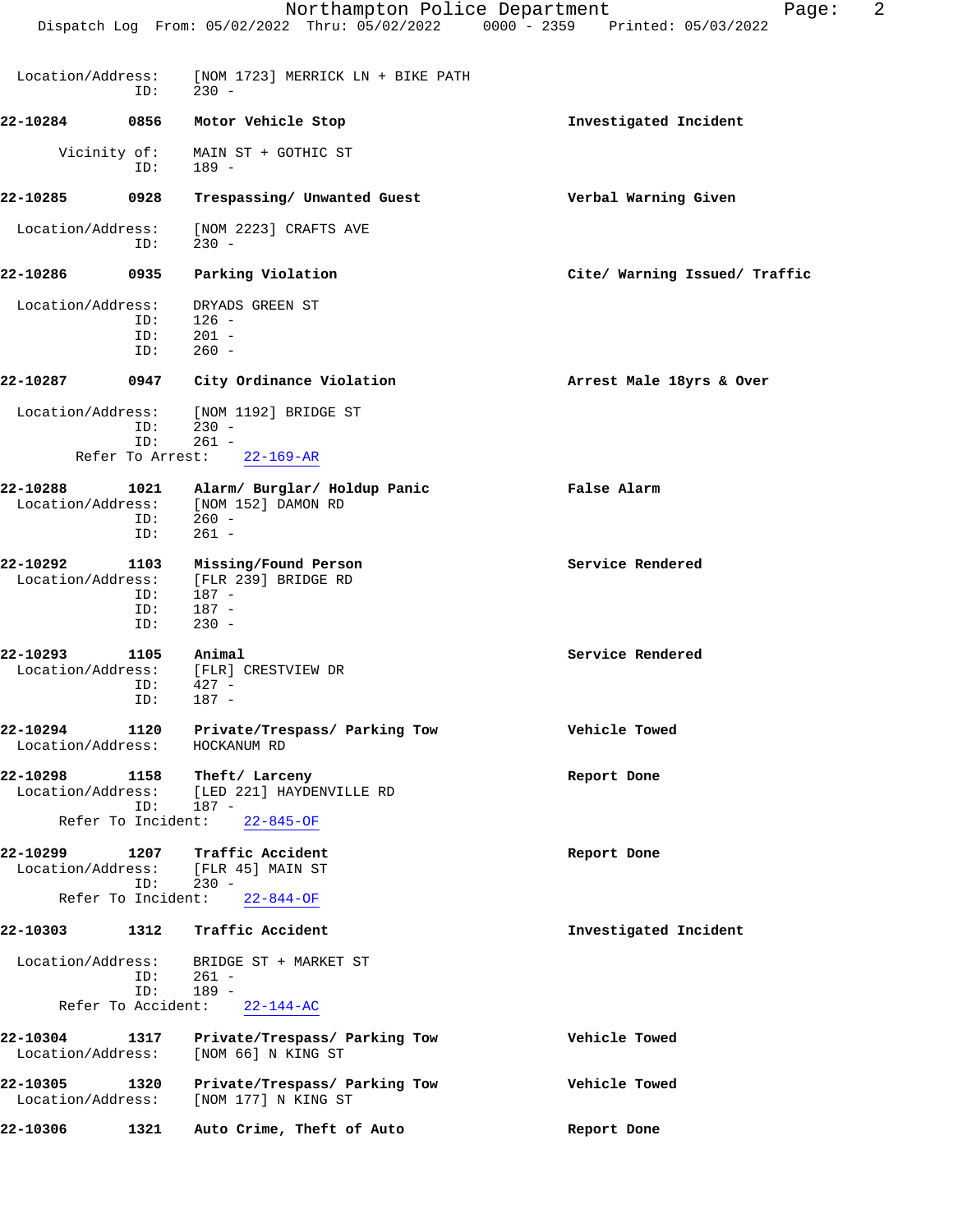|                               |                                                                                               | Northampton Police Department<br>Dispatch Log From: 05/02/2022 Thru: 05/02/2022 0000 - 2359 Printed: 05/03/2022                                                                                                                                                                                                                         | 3<br>Page:                    |
|-------------------------------|-----------------------------------------------------------------------------------------------|-----------------------------------------------------------------------------------------------------------------------------------------------------------------------------------------------------------------------------------------------------------------------------------------------------------------------------------------|-------------------------------|
|                               |                                                                                               |                                                                                                                                                                                                                                                                                                                                         |                               |
| Location/Address:             | ID:                                                                                           | HARRISON AVE<br>$263 -$                                                                                                                                                                                                                                                                                                                 |                               |
|                               | Refer To Arrest:<br>Refer To Incident:                                                        | $22 - 157 - AR$<br>$22 - 846 - OF$                                                                                                                                                                                                                                                                                                      |                               |
| 22-10308                      | 1406                                                                                          | Public Service, Check Welfare                                                                                                                                                                                                                                                                                                           | Investigated Incident         |
| Location/Address:             |                                                                                               | [NOM 26] JACKSON ST                                                                                                                                                                                                                                                                                                                     |                               |
|                               | ID:<br>ID:                                                                                    | $189 -$<br>$261 -$                                                                                                                                                                                                                                                                                                                      |                               |
|                               | ID:                                                                                           | $261 -$                                                                                                                                                                                                                                                                                                                                 |                               |
| 22-10309                      | 1415                                                                                          | Traffic Accident                                                                                                                                                                                                                                                                                                                        | Investigated Incident         |
| Location/Address:             | ID:                                                                                           | [NOM 148] KING ST<br>$189 -$                                                                                                                                                                                                                                                                                                            |                               |
| 22-10310                      | 1418                                                                                          | <b>STRUCTURE FIRE</b>                                                                                                                                                                                                                                                                                                                   | Investigated by N F D         |
| Location/Address:             | Fire Unit:<br>Fire Unit:<br>ID:<br>EMS Unit:<br>Fire Unit:<br>ID:<br>Fire Unit:<br>Fire Unit: | [FLR] LONGVIEW DR<br>ALLHQUN-Pumper-All Headquarters Units<br>ALLFLUN-Pumper-All Florence Units<br>$187 -$<br>A03-Fire Ambulance<br>E3-Pumper-Engine 3<br>$216 -$<br>C4-Command-Car 4<br>EMS Unit: A01-Fire Ambulance<br>EMS Unit: A04-Fire Ambulance<br>Fire Unit: E2-Pumper-Engine 2<br>Fire Unit: C7-Support-Car 7<br>C3-Staff-Car 3 |                               |
| 22-10311<br>Location/Address: | 1422<br>ID:                                                                                   | DISABLED MV<br>PROSPECT ST + JACKSON ST<br>$261 -$                                                                                                                                                                                                                                                                                      | Service Rendered              |
| 22-10312<br>Location/Address: | 1431<br>ID:<br>ID:<br>Refer To Incident:                                                      | Disturbance<br>PLEASANT ST<br>$230 -$<br>$261 -$<br>$22 - 847 - OF$                                                                                                                                                                                                                                                                     | Report Done                   |
|                               | 1543                                                                                          |                                                                                                                                                                                                                                                                                                                                         |                               |
| 22-10313                      |                                                                                               | Motor Vehicle Stop                                                                                                                                                                                                                                                                                                                      | Cite/ Warning Issued/ Traffic |
|                               | Vicinity of:<br>ID:                                                                           | [FLR 928] MAIN ST<br>$298 -$                                                                                                                                                                                                                                                                                                            |                               |
| 22-10316                      | 1604                                                                                          | Motor Vehicle Stop                                                                                                                                                                                                                                                                                                                      | Cite/ Warning Issued/ Traffic |
| Location/Address:             | ID:                                                                                           | [FLR] LOCUST ST + STRAW AVE<br>$298 -$                                                                                                                                                                                                                                                                                                  |                               |
| 22-10317                      | 1629                                                                                          | Public Service, Check Welfare                                                                                                                                                                                                                                                                                                           | Investigated Incident         |
| Location/Address:             | ID:                                                                                           | [NOM 8] OLD SOUTH ST<br>$245 -$                                                                                                                                                                                                                                                                                                         |                               |
| 22-10321<br>Location/Address: | 1736<br>ID:                                                                                   | Suspicious/Wanted<br>[NOM 309] PLEASANT ST<br>$245 -$                                                                                                                                                                                                                                                                                   | Report Done                   |
|                               | Refer To Incident:                                                                            | $22 - 849 - OF$                                                                                                                                                                                                                                                                                                                         |                               |
| 22-10322                      | 1749                                                                                          | Disturbance                                                                                                                                                                                                                                                                                                                             | Investigated Incident         |
| Location/Address:             | ID:<br>ID:                                                                                    | [FLR 1223] BURTS PIT RD<br>$203 -$<br>$199 -$                                                                                                                                                                                                                                                                                           |                               |
| 22-10323                      | 1814                                                                                          | Disturbance                                                                                                                                                                                                                                                                                                                             | Investigated Incident         |
|                               |                                                                                               |                                                                                                                                                                                                                                                                                                                                         |                               |